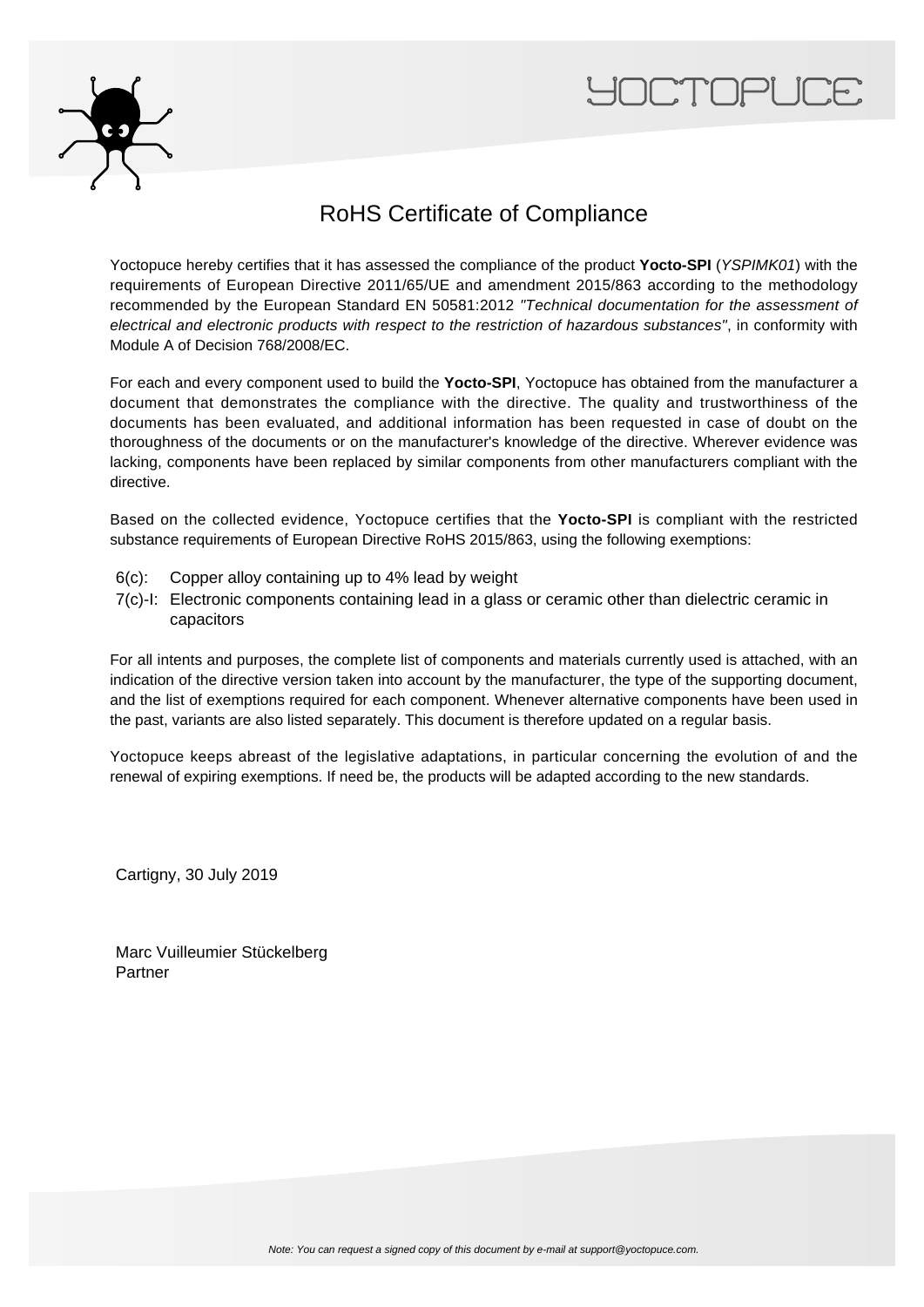

## **YOCTOPUCE**

#### **Exhaustive list of components and materials currently used to build the Yocto-SPI**

| Component            | <b>Manufacturer</b>          | <b>Type</b>     | <b>Compliance Exemptions</b> |                | <b>Evidence</b>                          |
|----------------------|------------------------------|-----------------|------------------------------|----------------|------------------------------------------|
| PIC24FJ256DA206-I/MR | Microchip                    | CPU             | RoHS 2015/863                |                | <b>Manufacturer Material Declaration</b> |
| C1608X6S1A106M080AC  | <b>TDK</b>                   | Cap             | RoHS 2015/863                |                | Manufacturer Certificate of Compliance   |
| C2012X7R2E472K085AA  | <b>TDK</b>                   | Cap             | RoHS 2015/863                |                | Manufacturer Certificate of Compliance   |
| CGA3E2X8R1E104K080AA | <b>TDK</b>                   | Cap             | RoHS 2015/863                |                | Manufacturer Certificate of Compliance   |
| EMK107BB7225KA-T     | Taiyo Yuden                  | Cap             | RoHS 2015/863                |                | Manufacturer Certificate of Compliance   |
| LMK107B7105KA-T      | Taivo Yuden                  | Cap             | RoHS 2015/863                | $\overline{a}$ | Manufacturer Certificate of Compliance   |
| UMK212B7105KG-T      | Taiyo Yuden                  | Cap             | RoHS 2015/863                |                | Manufacturer Certificate of Compliance   |
| ZX62-B-5PA(33)       | Hirose                       | Connecteur      | RoHS 2015/863                |                | Manufacturer Certificate of Compliance   |
| 691 210 910 006      | Würth Electronic             | Connecteur      | RoHS 2015/863                | 6(c)           | Analytical test results                  |
| FAN4010IL6X F113     | Fairchild (On Semiconductor) | Current Sense   | RoHS 2015/863                | $\blacksquare$ | Manufacturer Certificate of Compliance   |
| IS25LP064A-JKLE-TR   | <b>ISSI</b>                  | Eprom           | RoHS 2015/863                |                | Manufacturer Certificate of Compliance   |
| SELECT-10            | Kester                       | Flux            | RoHS 2015/863                |                | Analytical test results                  |
| MCP1703T-3302E/CB    | Microchip                    | LDO             | RoHS 2015/863                |                | <b>Manufacturer Material Declaration</b> |
| MCP1703T-3302E/MC    | Microchip                    | LDO             | RoHS 2015/863                |                | <b>Manufacturer Material Declaration</b> |
| AA2214ZGS            | Kingbright                   | LED-Vert        | RoHS 2015/863                |                | Manufacturer Certificate of Compliance   |
| AA2214QBS/D          | Kingbright                   | LED-bleu        | RoHS 2015/863                |                | Manufacturer Certificate of Compliance   |
| FR4-ENIG             | Multi-cb                     | <b>PCB</b>      | RoHS 2015/863                |                | Manufacturer Certificate of Compliance   |
| AC0603FR-074K7L      | Yageo                        | Res             | RoHS 2015/863                | $7(c) - 1$     | Manufacturer Certificate of Compliance   |
| PE0603FRF470R1L      | Yageo                        | Res             | RoHS 2015/863                |                | Manufacturer Certificate of Compliance   |
| RC0603FR-07100KL     | Yageo                        | Res             | RoHS 2015/863                | $7(c)-1$       | Manufacturer Certificate of Compliance   |
| RC0603FR-07100RL     | Yageo                        | Res             | RoHS 2015/863                | $7(c) -$       | Manufacturer Certificate of Compliance   |
| RC0603FR-0710KL      | Yageo                        | Res             | RoHS 2015/863                | $7(c)-1$       | Manufacturer Certificate of Compliance   |
| RC0603FR-071K5L      | Yageo                        | Res             | RoHS 2015/863                | $7(c)-1$       | Manufacturer Certificate of Compliance   |
| RC0603FR-071KL       | Yageo                        | Res             | RoHS 2015/863                | $7(c)-1$       | Manufacturer Certificate of Compliance   |
| RC0603FR-071ML       | Yageo                        | Res             | RoHS 2015/863                | $7(c)-1$       | Manufacturer Certificate of Compliance   |
| RC0603FR-0747KL      | Yageo                        | Res             | RoHS 2015/863                | $7(c)-1$       | Manufacturer Certificate of Compliance   |
| 04-7068-0000         | Kester                       | SAC305 bar      | RoHS 2015/863                |                | Manufacturer Certificate of Compliance   |
| 24-7068-7603         | Kester                       | SAC305 wire     | RoHS 2015/863                |                | Manufacturer Certificate of Compliance   |
| SB6N58-M500SI        | <b>KOKI</b>                  | Solder paste    | RoHS 2015/863                |                | Manufacturer Certificate of Compliance   |
| KMR211NGLFS          | C&K Components               | Switch          | RoHS 2015/863                |                | Manufacturer Certificate of Compliance   |
| TPS2115ADRBR         | <b>Texas Intruments</b>      | Switch          | RoHS 2015/863                |                | Manufacturer Certificate of Compliance   |
| TXS0104ERGYR         | <b>Texas Intruments</b>      | bus transceiver | RoHS 2015/863                |                | Manufacturer Certificate of Compliance   |

#### **Alternate components that may have been used in the past to build the Yocto-SPI**

| Component          | <b>Manufacturer</b>      | <b>Type</b> | Compliance      | <b>Exemptions</b> | <b>Evidence</b>                        |
|--------------------|--------------------------|-------------|-----------------|-------------------|----------------------------------------|
| C0603C106M9PACTU   | Kemet                    | Cap         | RoHS 2015/863   |                   | Manufacturer Certificate of Compliance |
| C0805C105K4RACTU   | Kemet                    | Cap         | RoHS 2015/863   | ٠                 | Manufacturer Certificate of Compliance |
| GRM188R60J105KA01D | Murata                   | Cap         | RoHS 2011/65/UE |                   | Manufacturer Certificate of Compliance |
| GRM188R61C225KE15D | Murata                   | Cap         | RoHS 2011/65/UE |                   | Manufacturer Certificate of Compliance |
| GRM188R71E104KA01D | Murata                   | Cap         | RoHS 2011/65/UE |                   | Manufacturer Certificate of Compliance |
| C2012X7R2E472KT5   | <b>TDK</b>               | Cap         | RoHS 2015/863   |                   | Manufacturer Certificate of Compliance |
| EMK107BC6106MA-T   | Taivo Yuden              | Cap         | RoHS 2015/863   |                   | Manufacturer Certificate of Compliance |
| 885 012 206 071    | Würth Electronic         | Cap         | RoHS 2015/863   |                   | Manufacturer Certificate of Compliance |
| ZX62-B-5PA(11)     | Hirose                   | Connecteur  | RoHS 2011/65/UE |                   | Compliance statement                   |
| S25FL164K0XNFI013  | Cypress                  | Eprom       | RoHS 2015/863   | ÷.                | Manufacturer Certificate of Compliance |
| W25Q32JVZPIQ       | Winbond                  | Eprom       | RoHS 2015/863   |                   | Manufacturer Certificate of Compliance |
| ASMT-TGBM-NT502    | Avago (Broadcom)         | LED-Vert    | RoHS 2011/65/UE |                   | Compliance statement                   |
| ASMT-TBBM-NP902    | Avago (Broadcom)         | LED-bleu    | RoHS 2011/65/UE |                   | Compliance statement                   |
| RK73H1JTTD1501F    | KOA speer electronics    | Res         | RoHS 2015/863   | $7(c)$ -l         | Manufacturer Certificate of Compliance |
| RK73H1JTTD4702F    | KOA speer electronics    | Res         | RoHS 2011/65/UE | $7(c)$ -l         | Manufacturer Certificate of Compliance |
| CRCW0603100KFKEA   | Vishav                   | Res         | RoHS 2015/863   | $7(c)$ -l         | Manufacturer Certificate of Compliance |
| CRCW0603100KJNEA   | Vishay                   | Res         | RoHS 2015/863   | $7(c)$ -l         | Manufacturer Certificate of Compliance |
| CRCW0603100RFKEA   | Vishay                   | Res         | RoHS 2015/863   | $7(c)$ -l         | Manufacturer Certificate of Compliance |
| CRCW0603100RJNEB   | Vishay                   | Res         | RoHS 2015/863   | $7(c)$ -l         | Manufacturer Certificate of Compliance |
| CRCW060310K0FKEA   | Vishay                   | Res         | RoHS 2015/863   | $7(c)$ -l         | Manufacturer Certificate of Compliance |
| CRCW060310K0JNEB   | Vishay                   | Res         | RoHS 2015/863   | $7(c)$ -l         | Manufacturer Certificate of Compliance |
| CRCW06031K00FKEA   | Vishay                   | Res         | RoHS 2015/863   | $7(c)$ -l         | Manufacturer Certificate of Compliance |
| CRCW06031K00JNEB   | Vishay                   | Res         | RoHS 2015/863   | $7(c)$ -l         | Manufacturer Certificate of Compliance |
| CRCW06031M00FKEA   | Vishay                   | Res         | RoHS 2015/863   | $7(c)$ -l         | Manufacturer Certificate of Compliance |
| CRCW06031M00JNEB   | Vishay                   | Res         | RoHS 2015/863   | $7(c)$ -l         | Manufacturer Certificate of Compliance |
| WSLP0603R1000FEA   | Vishay                   | Res         | RoHS 2015/863   |                   | Manufacturer Certificate of Compliance |
| 301-4.7K-RC        | Xicon Passive Components | Res         | Yes, no details | $7(c)$ -l         | Compliance statement                   |